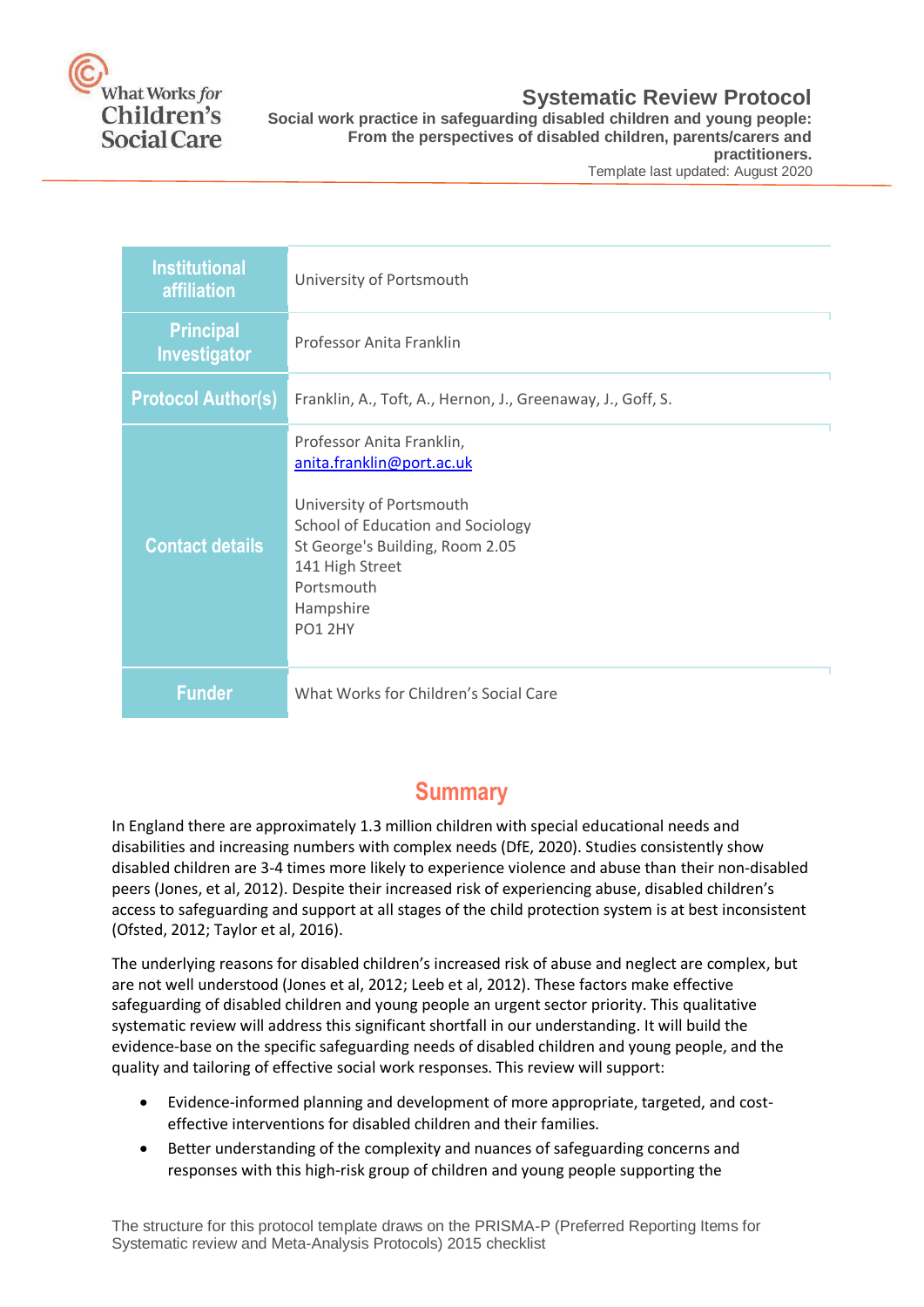development of improved early help and reducing the need for crisis-driven, and costly, residential placements.

 Improved understanding of how and why many key issues facing the sector disproportionately affect disabled children (such as poor mental health, poorer outcomes, disabled children and their families lack of involvement in care-planning and the need for whole-family support) and identify possible solutions.

Our objective is to address the relative invisibility of disabled children within generic child protection practice evidence (Stalker et al, 2010) by synthesising existing evidence on the known safeguarding risks and poorer outcomes for this group.

Specific aims of the systematic review:

- **1)** To synthesise the existing evidence as to:
	- **a.** The identification of harms of disabled children and young people under the age of 25 years
	- **b.** Referral and assessment processes for this group
	- **c.** Responses within social care, and other agencies to safeguarding disabled children
	- **d.** Outcomes (in the short and longer-term) for disabled children who have experienced abuse
	- **e.** Specific training and skills development for the workforce to effectively support disabled children.
- **2)** To identify gaps and areas requiring research to further the development of an evidence-base for this group.

The review will be completed by May 2021.

We will be working with the following definitions:

- a) The Equality Act (2010) definition of disability which states that a person has a disability if they have a physical or mental impairment, and the impairment has a substantial and longterm adverse effect on their ability to carry out normal day-to-day activities.
- b) The Children and Families Act (2014) definition of Special Educational Needs and Disability as contained within the Special Educational Needs and Disability Code of Practice: 0 to 25 Years Statutory Guidance for organisations which work with and support children and young people who have special educational needs or disabilities. This states: A child or young person has SEN if they have a learning difficulty or disability which calls for special educational provision to be made for him or her. A child of compulsory school age or a young person who has a learning difficulty or disability if he or she has a significantly greater difficulty in learning than the majority of others of the same age, or has a disability which prevents or hinders him or her from making use of facilities of a kind generally provided for others of the same age in mainstream schools or mainstream post-16 institutions.
- c) The definition of safeguarding and promoting the welfare of children as defined under Working Together to Safeguard Children (2018) which states protecting children from maltreatment, preventing impairment of children's health or development, ensuring that children grow up in circumstances consistent with the provision of safe and effective care, taking action to enable all children to have the best outcomes. Specifically that children may be vulnerable to neglect and abuse or exploitation from within their family and from individuals they come across in their day-to-day lives. These threats can take a variety of different forms, including: sexual, physical and emotional abuse; neglect; exploitation by criminal gangs and organised crime groups; trafficking; online abuse; sexual exploitation and the influences of extremism leading to radicalisation.
- d) All forms of harm including intra and extra-familial abuse, and abuse within residential settings.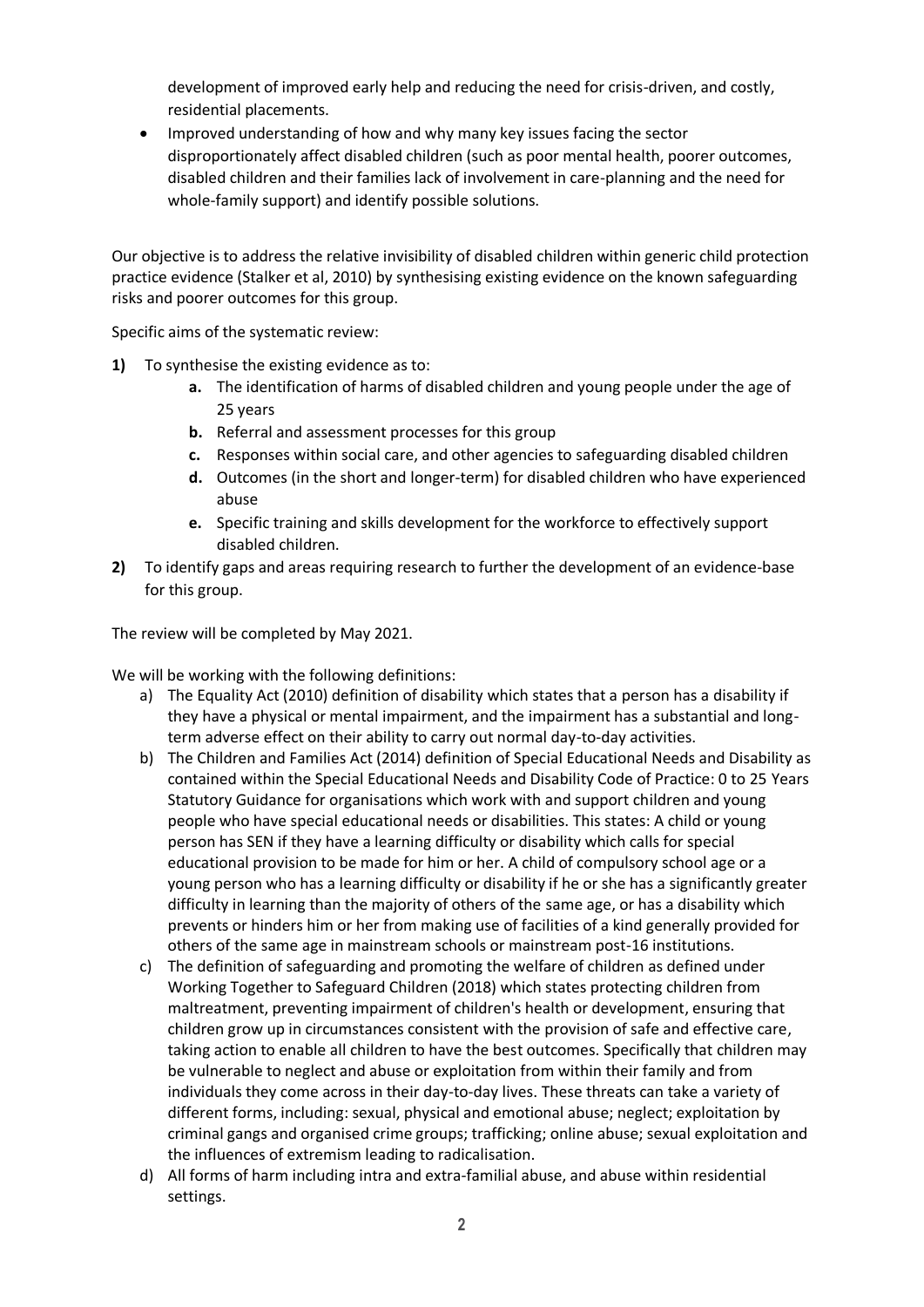### **Table of contents**

| Part 1 – Rationale and question formulation | Page 2 |
|---------------------------------------------|--------|
| Part 2 – Identifying relevant work          | Page 5 |
| Part 3 – Risk of bias assessment            | Page 8 |
| Part 4 – Summarising the evidence           | Page 9 |

### **Part 1) Rationale and question formulation**

**Rationale Overview:** In England there are approximately 1.3 million children with special educational needs and disabilities, and increasing numbers with complex needs (DfE, 2020). Disabled children represent a significant minority of users of children's social care, making up 16.4% of children in need (DfE, 2011), around a quarter of children in care (Baker, 2011) and a high proportion of children placed in residential schools and secure settings (Pinney, 2017). Research indicates disabled children are at heightened risk of violence and abuse (Jones et al, 2012), including "emerging harms" (Working Together, 2018) such as child sexual exploitation (Berlowitz, et al, 2013). These factors make effective safeguarding of disabled children and young people an urgent sector priority. This is especially important given evidence that disabled children are proportionally *under*-represented among children subject to child protection plans (3.8% vs 7-9% of all children, (DfE, 2011), yet make up 14% of children experiencing incidents leading to a Serious Case Review (Brandon et al, 2020). These phenomena remain poorly understood (Stalker and MacArthur, 2012). This systematic review would address this significant shortfall in our understanding. It will build the evidence-base on the specific safeguarding needs of disabled children and young people, and the quality and tailoring of effective social work responses. **Exposure to abuse:** Studies consistently show disabled children are 3-4 times more likely to experience violence and abuse than those without disabilities (Jones, et al, 2012). Disabled children are over-represented among children exposed to 'new and emerging harms' (Working Together, 2018), such as child sexual exploitation, including that perpetrated in gangs (Berlowitz et al, 2013; Franklin et al, 2015), criminal exploitation associated with county lines (Home Office, 2018) and online bullying and abuse (NSPCC, 2013). The underlying reasons for disabled children's increased risk of abuse and neglect are complex, but are not well understood (Jones et al, 2012: Leeb et al, 2012). **Identification and referral:** Disabled children experience greater and specific barriers to disclosing abuse than their non-disabled peers (Taylor et al, 2014; Jones et al, 2017). When they do disclose abuse, disabled children are less likely to be believed (Kvam, 2004; Herschowitz et al, 2007). Research indicates practitioners apply higher thresholds to disabled children for safeguarding referrals and are more likely to misattribute signs and symptoms of neglect and abuse to children's impairments (Brandon et al, 2011; Ofsted, 2012; Taylor et al, 2014). Further barriers to making child protection referrals, raised by practitioners, include a lack of confidence and skills communicating with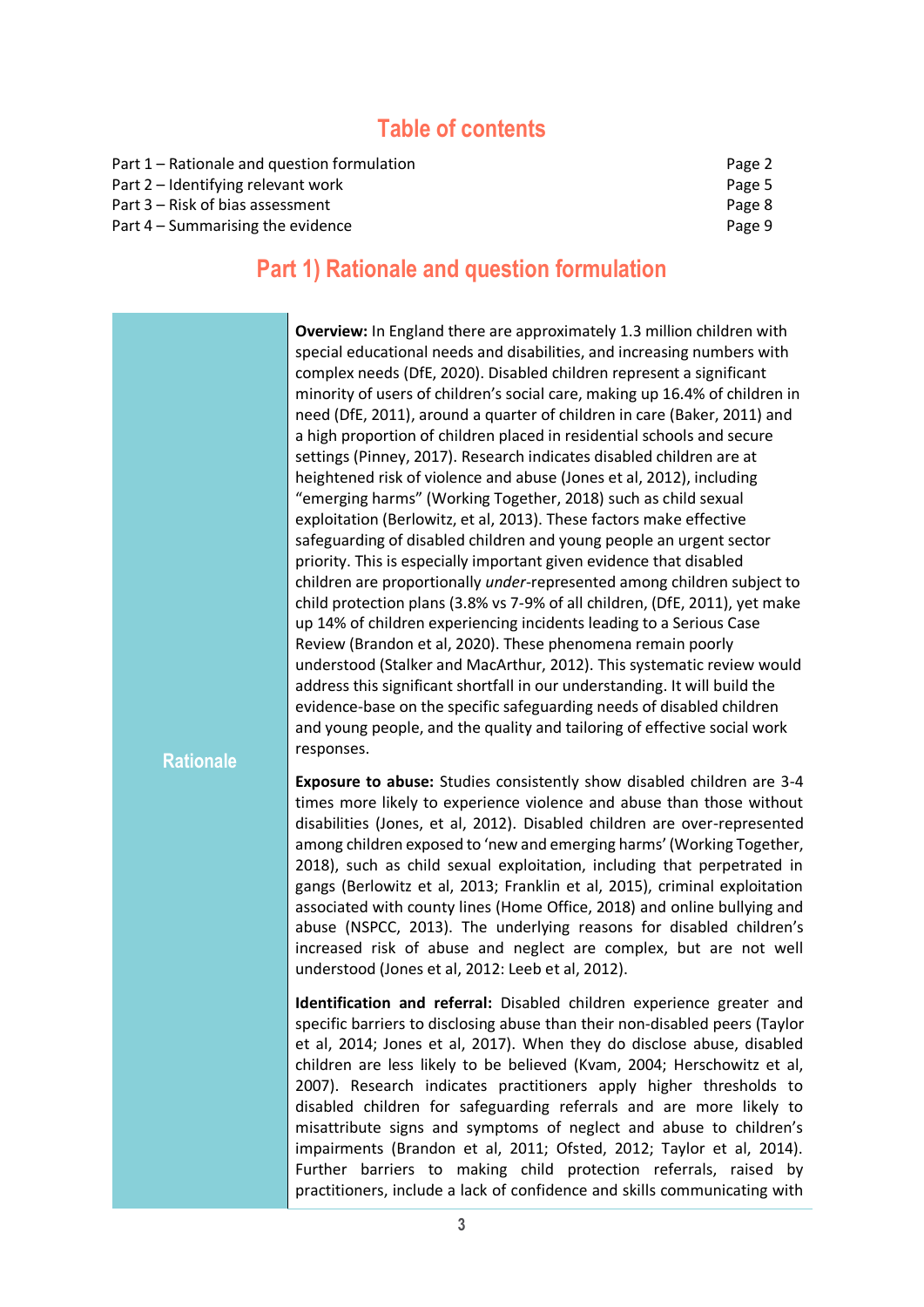disabled children about abuse and neglect and a related fear of getting it wrong (Taylor et al 2014; Prynault-Jones et al, 2017).

**Assessment and Intervention:** Available evidence consistently suggests disabled children are under-represented among UK children receiving support via a child protection plan (Ofsted, 2012). The reasons for their under-representation within the child protection system appear complex (Stalker and McArthur, 2012), but may partly stem from emerging concerns for disabled children being effectively responded to at an earlier stage via Section 17 child in need procedures (Ofsted, 2012). This explanation would appear at odds, however, with the finding that disabled children make up to a quarter of UK children living in out of home care (Baker, 2007; Kelly et al, 2016).

**Associated risk and outcomes:** Once in the care system, disabled children are much more likely to experience placement instability or be placed in residential care than their non-disabled peers (Kelly et al, 2016). They are also less likely to have access to appropriate therapeutic and mental health support to aid their recovery from abuse (Kelly et al, 2016). Of further concern is the finding that disabled children are at a disproportionately higher risk of experiencing significant harm leading to a serious case review, particularly during adolescence (Brandon *et al*, 2020). Evidence also indicates that disabled children are at risk of experiencing poorer outcomes than their non-disabled peers. For example, they are three times more likely to be not in education, training and employment than other 16-24 year olds (House of Commons, 2018) and are also over-represented within the criminal justice system (Laming Review, 2016).

**Rationale:** The available evidence outlined above suggests that despite their increased risk of experiencing abuse disabled children's access to safeguarding and support at all stages of the child protection system is at best inconsistent (Ofsted, 2012; Taylor et al, 2016). Research has highlighted that recognising and responding to abuse involving disabled children is often more complex, time consuming and frequently involves more finely balanced decisions between protection and family support and greater long-term commitment of resources than that concerning non-disabled children (Kelly and Dowling, 2015; Taylor et al, 2016). This complexity points to an urgent need to review and synthesise existing evidence relating to maltreatment concerns and practice responses to disabled children during and following child protection enquiries (Taylor et al, 2014). Despite the clear need to improve practice, a review of this kind using systematic methods has yet to be carried out (PROSPERO, 2020). In summary, the following reasons indicate why this review is both needed to support the sector, and is timely. This review will support:

- Evidence-informed planning and development of more appropriate, targeted, and cost-effective interventions for disabled children and their families.
- Better understanding of the complexity and nuances of safeguarding concerns and responses with this high- risk group of children and young people supporting the development of improved early help and reducing the need for crisis-driven, and costly, residential placements.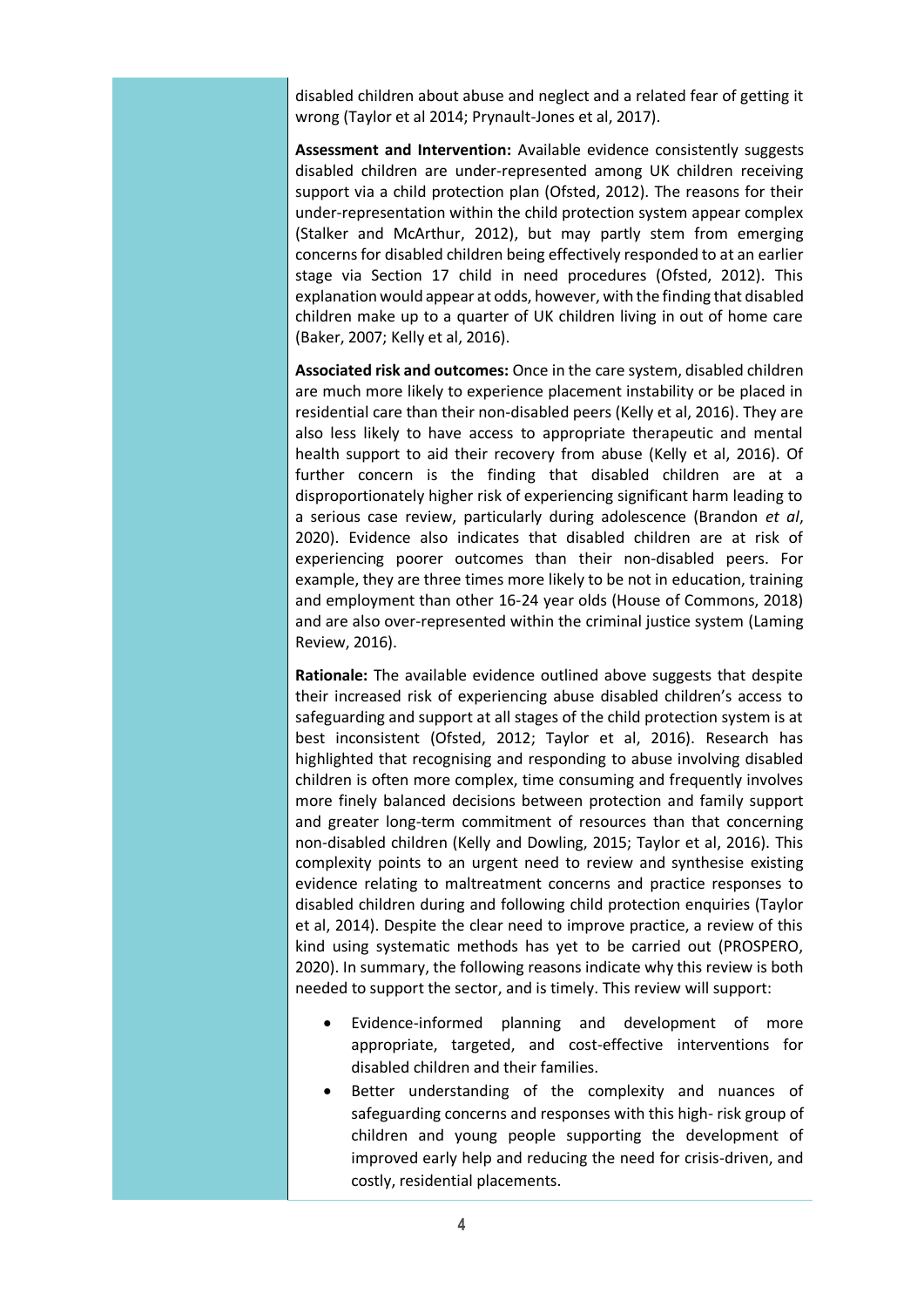|                                | Improved understanding of how and why many key issues facing<br>the sector disproportionately affect disabled children (poor<br>mental health, poorer outcomes, disabled children and their<br>families lack of involvement in care-planning and the need for<br>whole-family support) and identify possible solutions. Evidence<br>that will support current agendas for change.                                                                                                   |
|--------------------------------|-------------------------------------------------------------------------------------------------------------------------------------------------------------------------------------------------------------------------------------------------------------------------------------------------------------------------------------------------------------------------------------------------------------------------------------------------------------------------------------|
|                                | Our objective is to address the relative invisibility of disabled children<br>within generic child protection practice evidence (Stalker et al, 2010) by<br>synthesising existing evidence on the known safeguarding risks and<br>poorer outcomes for this group.                                                                                                                                                                                                                   |
|                                | Specific aims of the systematic review:                                                                                                                                                                                                                                                                                                                                                                                                                                             |
|                                | To synthesis the existing evidence as to:<br>1.                                                                                                                                                                                                                                                                                                                                                                                                                                     |
|                                | The identification of harms of disabled children and<br>a.<br>young people under the age of 25 years<br>Referral and assessment processes for this group<br>b.<br>Responses within social care, and other agencies to<br>c.<br>safeguarding disabled children<br>Outcomes (in the short and longer-term) for disabled<br>d.<br>children who have experienced abuse<br>Specific training and skills development for the workforce<br>e.<br>to effectively support disabled children. |
|                                | To identify gaps and areas requiring research to further the<br>2.<br>development of an evidence-base for this group.                                                                                                                                                                                                                                                                                                                                                               |
|                                | As the review will be qualitative, we will be using PICo, which is more<br>suitable and aligns with the approach outlined by the Joanna Briggs<br>Institute. The PICo mnemonic stands for the Population, the Phenomena<br>of Interest and the Context.                                                                                                                                                                                                                             |
|                                | Population: Disabled children and young people aged $0 - 25$ years<br><b>Interest: Safeguarding Practice</b><br>Context: Children's Services (where relevant to safeguarding issues).                                                                                                                                                                                                                                                                                               |
| <b>Research</b><br>question(s) | Specifically we will explore:<br>1- Why are disabled children and young people at greater risk of harm?                                                                                                                                                                                                                                                                                                                                                                             |
|                                | 2- What tailor-made responses and interventions are available to<br>disabled children and young people?                                                                                                                                                                                                                                                                                                                                                                             |
|                                | 3- What are the outcomes for disabled children who have experienced<br>abuse and associated trauma from the perspectives of disabled<br>children/people, parents/carers and practitioners?                                                                                                                                                                                                                                                                                          |
|                                |                                                                                                                                                                                                                                                                                                                                                                                                                                                                                     |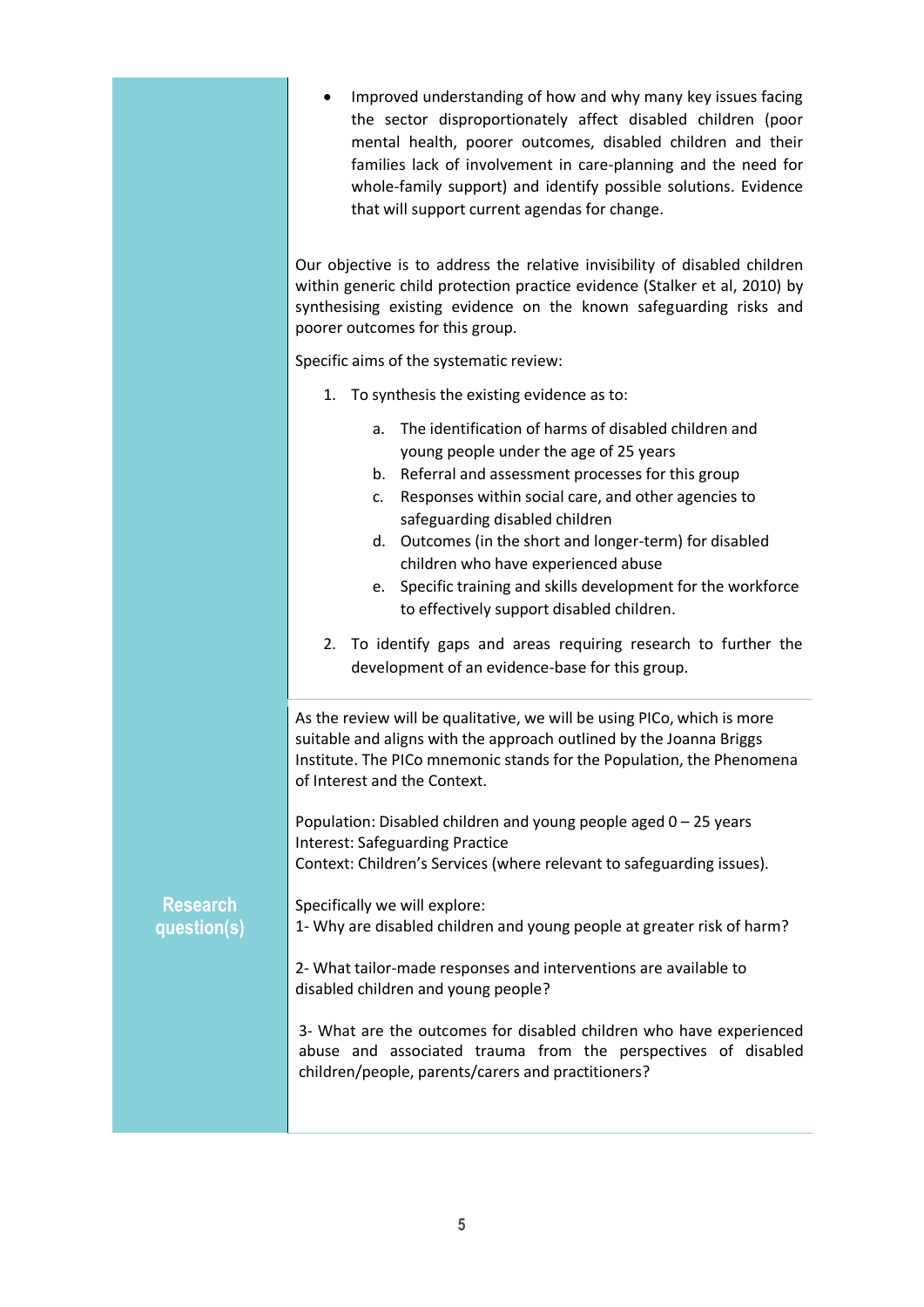# **Part 2) Identifying relevant work**

# **Search Strategy**

| <b>Electronic</b><br>databases | <b>ASSIA</b><br>Scopus<br>PsychINFO<br><b>Social Sciences Citation Index</b><br>Pubmed<br>Social Work Abstracts/Social Services Abstracts/Soc Index<br>$\bullet$<br>Google Scholar (ordering search results by relevance and<br>$\bullet$<br>reviewing only the first 200 results)                                                                                                                                                                                                                                                                                                                                                                                                                                                                                                                                                                                                                                                                                                                                                                                                                                                                                                                                                                                                                                                                                                                                                               |
|--------------------------------|--------------------------------------------------------------------------------------------------------------------------------------------------------------------------------------------------------------------------------------------------------------------------------------------------------------------------------------------------------------------------------------------------------------------------------------------------------------------------------------------------------------------------------------------------------------------------------------------------------------------------------------------------------------------------------------------------------------------------------------------------------------------------------------------------------------------------------------------------------------------------------------------------------------------------------------------------------------------------------------------------------------------------------------------------------------------------------------------------------------------------------------------------------------------------------------------------------------------------------------------------------------------------------------------------------------------------------------------------------------------------------------------------------------------------------------------------|
| <b>Other sources</b>           | Open UK grey literature and websites to be searched to identify relevant<br>country/culturally appropriate research data:<br><b>SCIE</b><br><b>NICE</b><br><b>Research in Practice</b><br>Children and Young People Now<br><b>NSPCC</b><br>Barnardo's<br><b>Action for Children</b><br>Children's Society<br><b>Ann Craft Trust</b><br><b>Council for Disabled Children</b><br>$\bullet$<br>PACE (Parents against Child Exploitation)<br>NCB - National Children's Bureau<br>$\bullet$<br>Office of the Children's Commissioner in each UK nation<br>$\bullet$<br><b>Association of Child Protection Professionals</b><br>Department for Education/Home Office/Department of Health<br>NWG on CSE<br>Centre for Expertise in Child Sexual Abuse<br>٠<br>Disabled Children's Partnership<br><b>National Autistic Society</b><br>Ofsted<br>Key stakeholders/academics to be approached via email and Twitter<br>call<br>NWG on Safeguarding Disabled Children<br>Child welfare inequalities network<br>٠<br><b>British Sociological Association Childhood Studies Group</b><br>$\bullet$<br>(NWG) National Working Group on Child Sexual Exploitation<br>$\bullet$<br>National Organisation for the Treatment of Offenders (NOTA)<br>٠<br><b>British Association of Social Workers (BASW)</b><br>٠<br>Universities of Bedford, Birmingham, London Met, Middlesex,<br>$\bullet$<br>Edinburgh. Queens, Brunel, Kent, York, Bristol, Dublin, Flinders |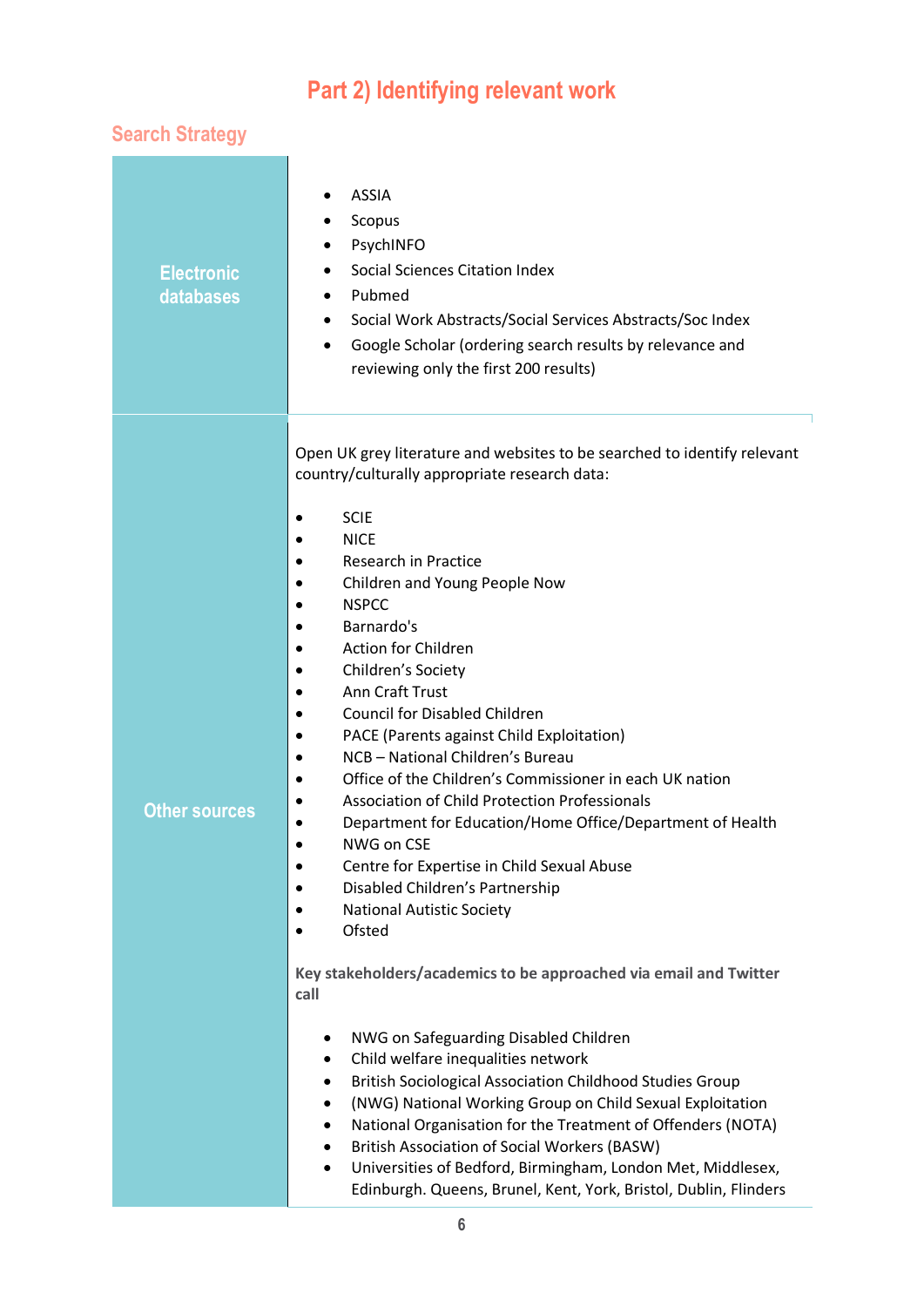|                         | End Violence against Women coalition<br>Women's Aid<br>Galop<br>Safelives East                                                                                                                                                                                                                                                                                                                                                                                                                                                                                                                                                     |
|-------------------------|------------------------------------------------------------------------------------------------------------------------------------------------------------------------------------------------------------------------------------------------------------------------------------------------------------------------------------------------------------------------------------------------------------------------------------------------------------------------------------------------------------------------------------------------------------------------------------------------------------------------------------|
| <b>Key search terms</b> | (Child* OR "young people" OR youth OR adolescents OR Juveniles OR<br>Teen) AND (Disabled OR disability OR impairment OR Deaf OR autism OR<br>neurodiversity OR special needs) AND (Abuse OR Safeguarding OR<br>Protection OR exploitation OR neglect OR violence OR prostitution OR<br>trafficking OR pornography OR abuse images OR maltreatment OR<br>trauma OR Sexting OR online harms) AND (Social Work OR Welfare OR<br>Assessment OR Care OR Identification OR Reporting OR Practice OR<br>Prevention OR Policy OR Intervention OR Social Services)<br>We will use the search string above and apply the inclusion/exclusion |
|                         | criteria stipulated below. Due to the predominantly qualitative and<br>broad nature of the review we will not apply any limiters.                                                                                                                                                                                                                                                                                                                                                                                                                                                                                                  |

# **Study selection criteria**

| <b>Inclusion criteria</b>            | Study characteristics:<br>Disabled Children and Young People aged $0 - 25$ years (see above<br>definition of disability)<br>Experience of children's services (in a safeguarding context)<br>Abuse, neglect, maltreatment, exploitation.<br>Report characteristics:<br>Published in English language only<br>Published from 1 January 2000 onwards<br>Studies obtainable within 2 weeks<br>UK literature first and then relevant academically published<br>$\bullet$<br>international literature (to be report separately)<br>UK grey literature from identified websites<br>Snowballing to maximum number which can be read and analysed<br>in timeframe<br>Maximum number that can be read and analysed in the available<br>time (n=100). |
|--------------------------------------|---------------------------------------------------------------------------------------------------------------------------------------------------------------------------------------------------------------------------------------------------------------------------------------------------------------------------------------------------------------------------------------------------------------------------------------------------------------------------------------------------------------------------------------------------------------------------------------------------------------------------------------------------------------------------------------------------------------------------------------------|
| <b>Exclusion criteria</b>            | Non-European, Non-AUS/NZ and Non-North American studies<br>Non-English language<br>Published prior to 2000<br>Studies which have been carried out unethically.                                                                                                                                                                                                                                                                                                                                                                                                                                                                                                                                                                              |
| <b>Process of study</b><br>selection | Toft will take the lead on running the searches and collating the master<br>list, bringing together the results from all the searches. Toft will apply<br>the broad inclusion/exclusion criteria specified above (e.g. publication                                                                                                                                                                                                                                                                                                                                                                                                                                                                                                          |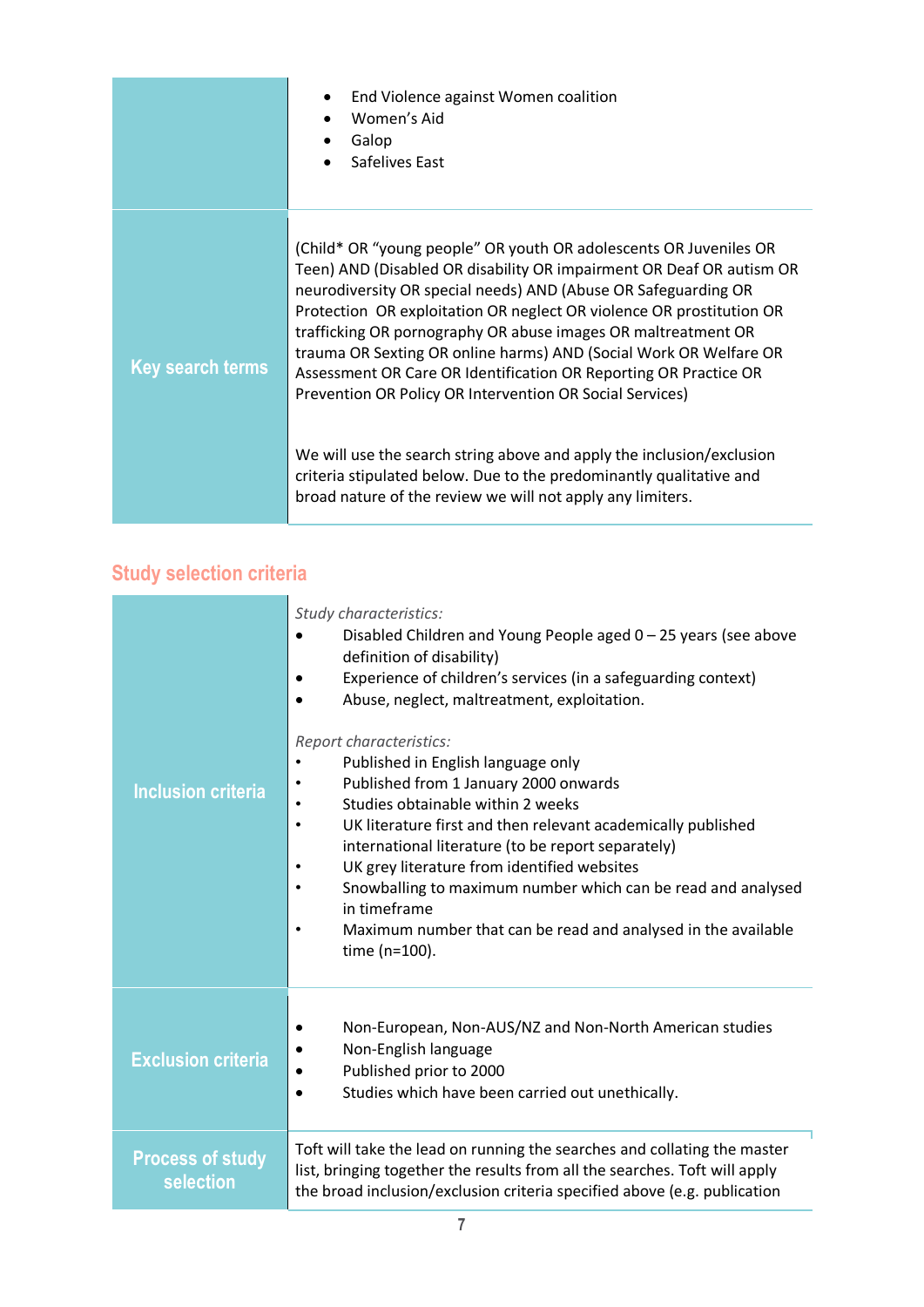date, language etc.) and remove any obviously irrelevant literature by examining article titles. Franklin and Toft will then work to examine article abstracts to reduce and hone the included articles further. At this stage the expertise of the whole team will be accessed to assess the inclusion articles into what would be a final 'master list'. A table of excluded and included publications will be produced. Franklin and Toft will distribute the selected articles amongst the team (each article will be given to two members) who will assess eligibility and begin the extraction process. Toft will retain the master list to ensure that duplication does not occur. This will also allow for the assessment of

any repeating articles.

#### **Study records**

| <b>Data collection</b>     | The team will use a standardised extraction sheet to ensure consistency<br>of the data across the research team. This approach has been successful<br>in our previous projects and compliments the meta-synthesis approach<br>we have used. In essence, the form will allow the team to record<br>observations about the articles (e.g. methods used, key findings,<br>conclusions, ethical information, the participants) alongside specific<br>findings in relation to the research questions (and related sub-questions)<br>that have been highlighted. |
|----------------------------|------------------------------------------------------------------------------------------------------------------------------------------------------------------------------------------------------------------------------------------------------------------------------------------------------------------------------------------------------------------------------------------------------------------------------------------------------------------------------------------------------------------------------------------------------------|
| Data management<br>process | Toft will initially store results in Endnote, as Endnote allows for easy<br>access to details including title and abstract. After removal of obviously<br>irrelevant articles, the records will be transferred to an Excel 'master<br>list'. Using an excel list will allow for easier access across the team. Toft<br>will be responsible for holding this master list and collecting completed<br>extraction forms.                                                                                                                                      |
| <b>Data items</b>          | As the review is qualitative in nature the team will focus upon the<br>research questions in relation to the data. In practice this means that the<br>following 'variables' will be collected:<br>- Participants including specific demographic characteristics<br>- Type of abuse<br>- Setting<br>- Social care provision<br>- Research methods<br>- Key findings<br>- Conclusions<br>- Recommendations for policy and practice                                                                                                                           |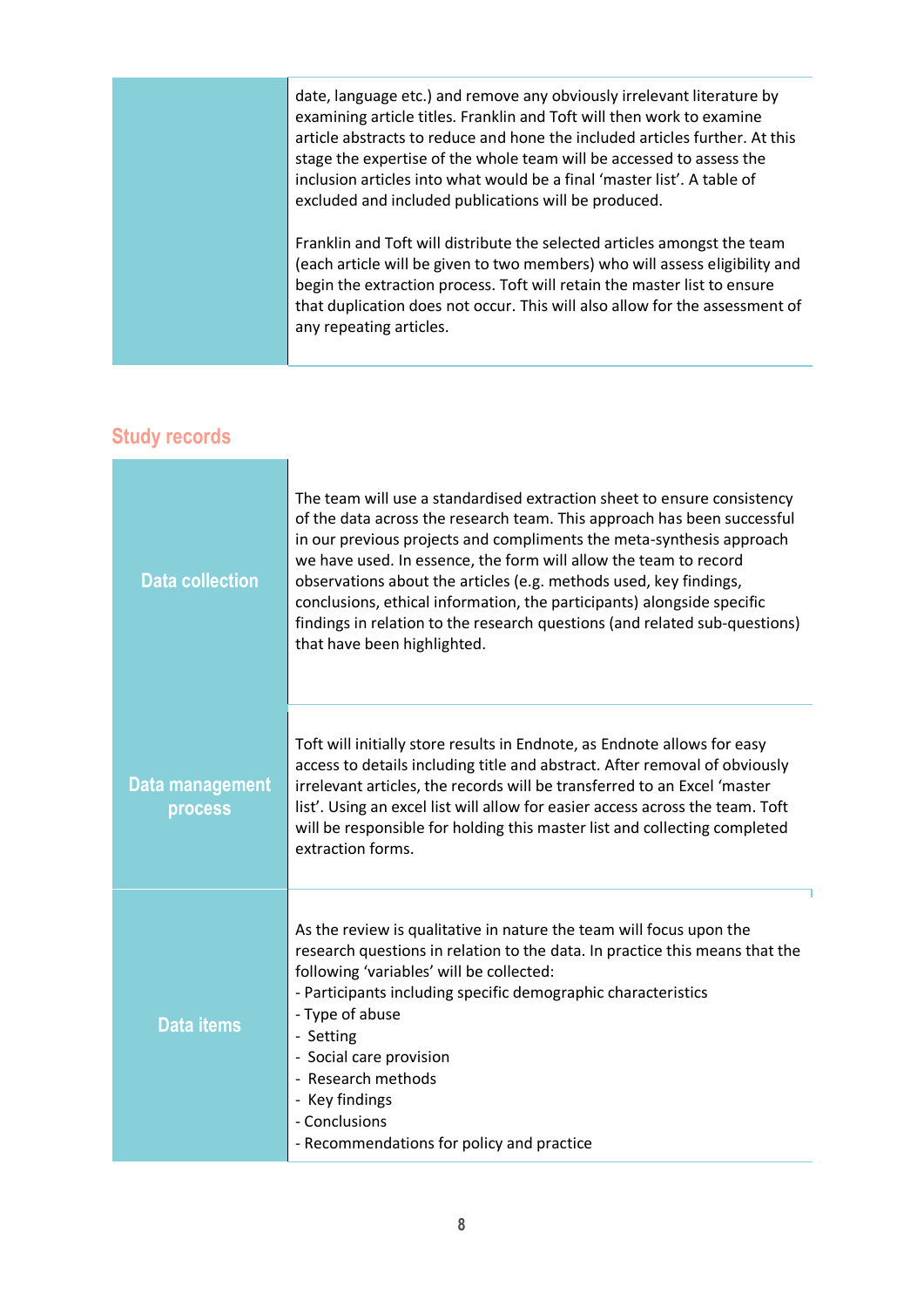| <b>Outcomes and</b><br>prioritisation | - Information on referral and assessment processes<br>- Responses within social care, and other agencies to safeguarding<br>disabled children<br>- Outcomes (in the short and longer-term) for disabled children who<br>have experienced abuse<br>- Effective training and skills development for the workforce to<br>effectively support disabled children. |
|---------------------------------------|--------------------------------------------------------------------------------------------------------------------------------------------------------------------------------------------------------------------------------------------------------------------------------------------------------------------------------------------------------------|
|---------------------------------------|--------------------------------------------------------------------------------------------------------------------------------------------------------------------------------------------------------------------------------------------------------------------------------------------------------------------------------------------------------------|

# **Part 3) Risk of bias assessment**

| <b>Risk of bias</b><br>assessment criteria   | We will use Critical Appraisal Skills Programme (CASP, 2017) principles<br>and template for qualitative research to assess bias and validity of<br>studies. This will be undertaken at the study and outcome level.<br>https://casp-uk.net/casp-tools-checklists/                   |
|----------------------------------------------|-------------------------------------------------------------------------------------------------------------------------------------------------------------------------------------------------------------------------------------------------------------------------------------|
| <b>Purpose of risk of</b><br>bias assessment | As the articles collected will be qualitative, measuring potential risk of<br>bias is important when presenting the synthesised report. It will allow us<br>to preface any arguments within the context of the way in which studies<br>gathered, analysed and presented their data. |

٦

# **Part 4) Summarising the evidence**

| Data synthesis                                 | Qualitative data will be synthesised using a combination of a meta-<br>aggregation and thematic synthesis approach. This will involve the<br>aggregation and synthesis of findings to generate a set of statements that<br>represent that aggregation, through assembling the findings and<br>categorizing these findings on the basis of similarity in meaning. These<br>categories are then subjected to a synthesis in order to produce a single<br>comprehensive set of synthesized findings that can be used as a basis for<br>evidence-based practice. Where textual pooling is not possible the findings<br>will be presented in narrative form. |
|------------------------------------------------|---------------------------------------------------------------------------------------------------------------------------------------------------------------------------------------------------------------------------------------------------------------------------------------------------------------------------------------------------------------------------------------------------------------------------------------------------------------------------------------------------------------------------------------------------------------------------------------------------------------------------------------------------------|
| <b>Confidence in</b><br>cumulative<br>evidence | As the research is qualitative and we will be aggregating and synthesising<br>the findings in a thematic fashion, we will use GRADE-CERQual. GRADE-<br>CERQual focuses upon: Methodological limitations, relevance, coherence,<br>data adequacy. The team will grade the confidence of these individually and                                                                                                                                                                                                                                                                                                                                           |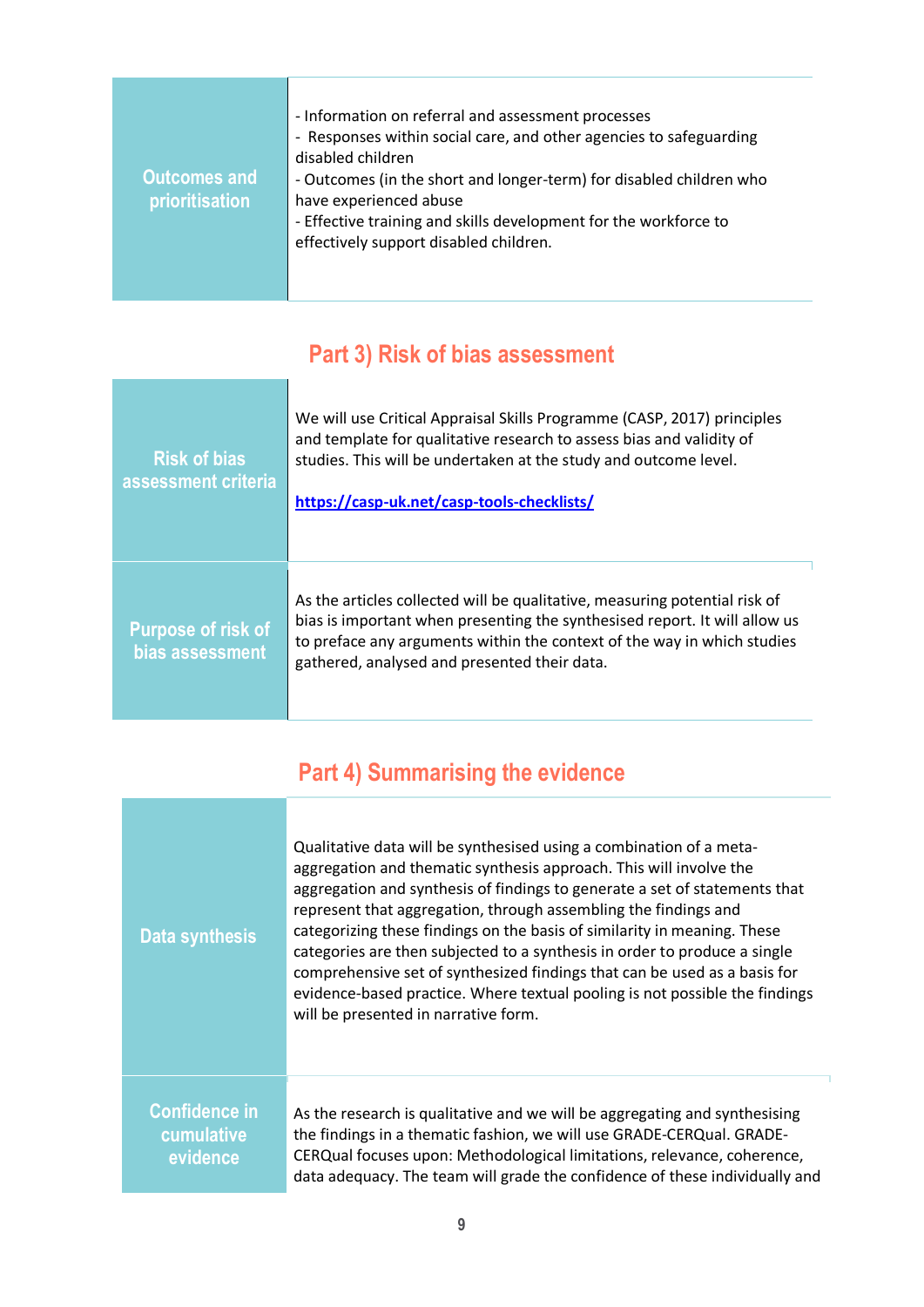then collectively for the included articles. For ease of reporting and collation the assessments will be included in the data extraction sheet.

**Reporting and interpreting findings**

The review report will present findings in relation to the specified key questions and their implications for practice. We will also include recommendations for identify gaps and areas requiring research to further the development of an evidence-base for this group.

## **Registration**

This review is registered with the OSF and will be updated with outcomes at the end of the project.

### **Personnel**

**Professor Anita Franklin,** Professor of Childhood Studies, University of Portsmouth (Principle Investigator) will oversee the project and quality assurance. She will lead on the development of the final report and recommendations.

**Dr Alex Toft**, Research Fellow, Nottingham Trent University will oversee and ensure methodological quality, designing the protocol, running searches and managing data.

**Dr Jane Hernon**, Lecturer in Social Work, University of East Anglia will synthesis evidence, contribute to drafting the report and developing practice and research recommendations.

**Jo Greenaway-Clarke,** Senior Research Associate, University of Portsmouth will undertake data extraction, analysis and drafting of the report and recommendations.

**Sarah Goff** – Development Manager, Ann Craft Trust will contribute specialist practice knowledge, and contribute to the development of practice and research recommendations.

| <b>Dates</b> | <b>Activity</b>                                                                                                      | <b>Staff</b><br>responsible/<br>leading |
|--------------|----------------------------------------------------------------------------------------------------------------------|-----------------------------------------|
| 16/11/2020   | <b>Protocol Agreed</b>                                                                                               | AF/AT                                   |
| 23/11/2020   | Run academic searches, Undertake key web searches<br>Develop data extraction sheet, Quality control check<br>process | AT/AF/JG                                |
| 31/12/2020   | Review documents retrieved, Undertake extractions                                                                    | <b>Full Team</b>                        |
| 25/01/2021   | Draft table of excluded/included studies                                                                             | AF/AT                                   |
| 19/03/2021   | Synthesis, analysis, undertake stakeholder learning event<br>and draft review                                        | AF/Full Team                            |
| 30/4/2021    | Write final review, Peer review, Quality control.                                                                    | AF/Full Team                            |

# **Timeline**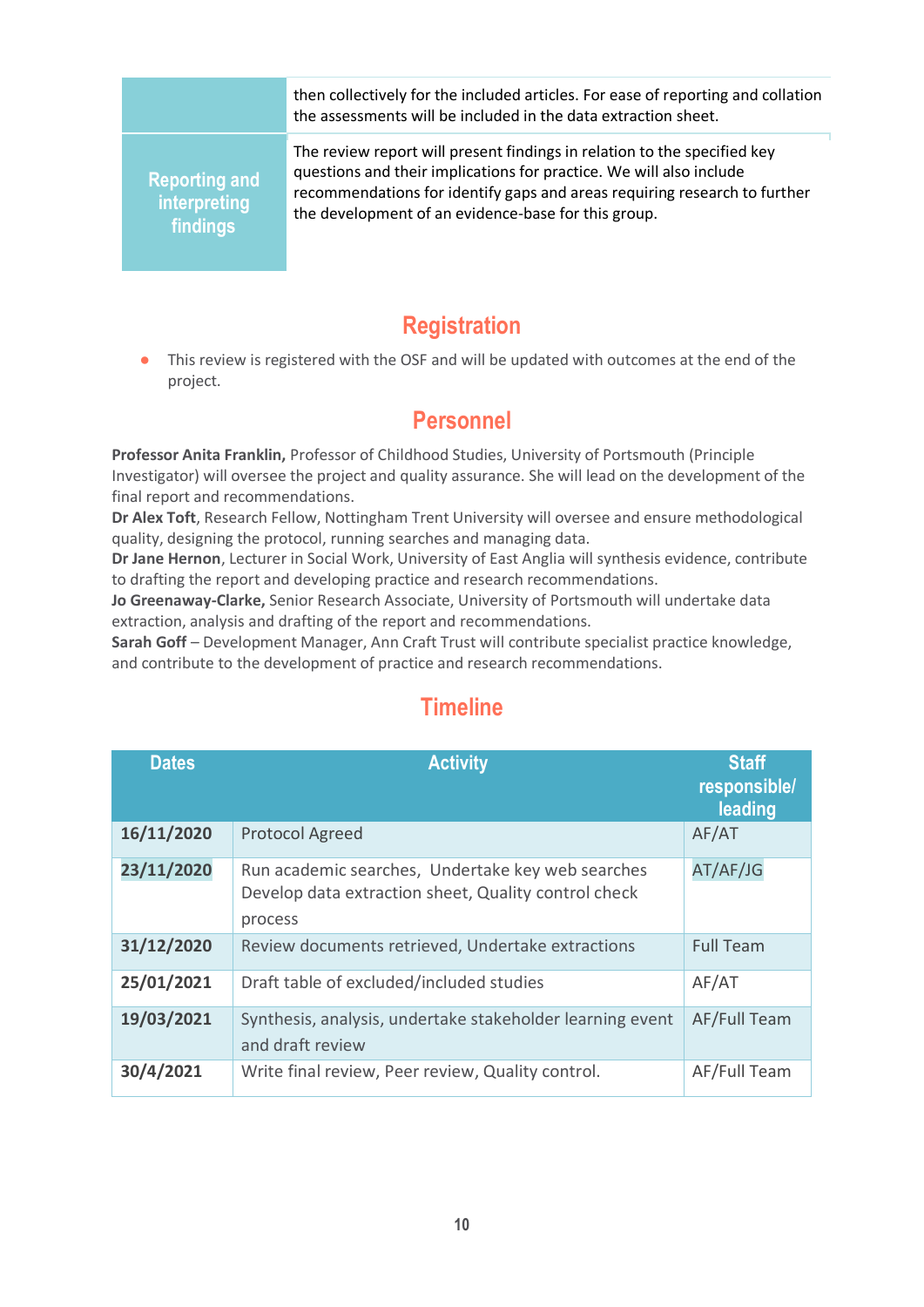## **References**

Baker, C. (2007). Disabled Children's Experience of Permanency in the Looked After System. *British Journal of Social Work.* 37: 1173–1188.

Baker, C. (2011) *Permanence and stability for disabled looked after children,* Insight 11. Institute for Research and Innovation in Social Sciences. London. <https://www.iriss.org.uk/resources/insights/permanence-stability-disabled-looked-after-children>

Berelowitz, S., Clifton, J., Firimin, C., Gulyurtlu, S., and Edwards, G. (2013) *"If only someone had listened" Office of the Children's Commissioner's Inquiry into Child Sexual Exploitation in Gangs and Groups*. Office of the Children's Commissioner, London.

Brandon, M., Sidebotham, P., Ellis. C., Bailey, S., Belderson, P. (2011). *Child and family practitioners understanding of child development: Lessons from a small sample of serious case reviews.* Research Report DFE-RR110

Brandon, M., Sidebotham, P., Belderson, P., Cleaver, H., Dickens, J., Garstang, J., Harris, J., Sorensen, P. and Wate R. (2020) *Complexity and challenge: a triennial analysis of SCRs 2014-2017 Final report*. Department for Education.

Department of Education (2011). *Children in Need Census* as at 31 March 2011. London: HMSO

Department for Education (2018) *Working Together to Safeguard Children A guide to inter-agency working to safeguard and promote the welfare of children.* London. HMSO.

Department for Education (2020) *Special educational needs in England: January 2020*. HMSO. London.

Franklin, A., Raws, P. and Smeaton, E. (2015) *Unprotected, Overprotected: Meeting the Needs of Young People with Learning Disabilities Who Experience, or Are at Risk of Sexual Exploitation*. Barkingside: Barnardo's.

Hershkowitz I, Lamb ME, Horowitz D. (2007) Victimization of Children with Disabilities. *American Journal of Orthopsychiatry* **77**: 629–635. DOI:10.1037/0002-9432.77.4.629

House of Commons (2018) Briefing Paper Number SN 06705, 24 August 2018. NEET: Young People not in Education, Employment or Training. House of Commons Library, London.

Jones L, Bellis MA, Wood S, Hughes K, McCoy E, Eckley L, Bates G, Mikton C, Shakespeare T and Officer A (2012) Prevalence and risk of violence against children with disabilities: A systematic review and meta-analysis of observational studies. *The Lancet* Vol 380 (9845): 899-907.

Jones, C., Stalker, K., Franklin, A., Fry, D., Cameron, A. and Taylor, J. (2017) Enablers of help-seeking for deaf and disabled children following abuse and barriers to protection: a qualitative study, *Child and Family Social Work*. 22: 762-771.

Kelly, B, Dowling, S & Winter, K (2016) *Profiling the Population of Disabled Looked after Children and Young People in Northern Ireland.* OFMDFM & QUB, Belfast.

Kelly, B & Dowling, S (2015) *Safeguarding Disabled Children and Young People: A Scoping Exercise of Statutory Child Protection Services for Disabled Children and Young People in Northern Ireland* . Queens University Belfast.